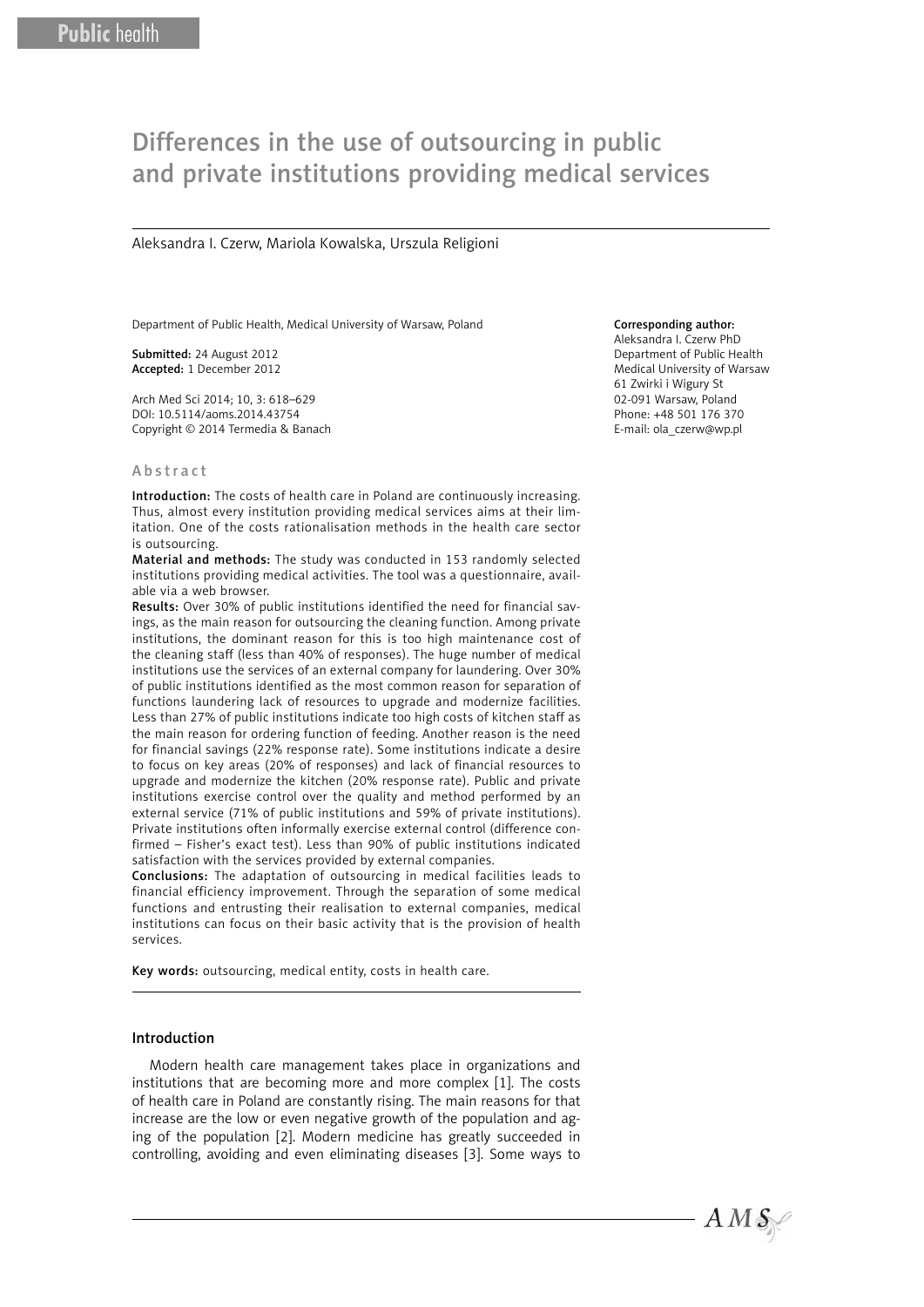achieve that are prophylaxis and preventive examinations. Prevention programmes are the most comprehensive source of accurate information about the health of the population. Implementation of actions decreasing cardiovascular diseases is still one of the major public health challenges, due to the fact that these diseases are the first cause of death in Poland as well as in Europe and most developed countries. Prevention programmes contribute to the reduction of morbidity and mortality from cardiovascular disease and are a crucial element in tackling health inequalities in the world [4]. An older population requires much greater efforts to maintain proper health, defined not only as a lack of disease or disability, but also physical, mental and social well-being.

One of the cost rationalisation methods in the health care sector is outsourcing, namely a separation of certain activities from the medical institution and purchasing them from external entities [5].

Both medical and non-medical services can be contracted externally. Areas possible to separate in the field of providing health care services concern medical services, anaesthetic services, psychological services, medical gas, medicinal products and provision of medical devices.

The effects of outsourcing projects in health care can be divided into short-term and longterm effects. The first category includes cost reduction, changes in the organisational structure, improvement of its quality and access to new technologies and techniques of treatment. The quality measuring instruments are certificates and accreditation, but also such factors as services waiting time. The usage of equipment, and the value of specialised equipment purchase are technological measures.

A rise of medical care standards takes place through direct contact with the patient, conditions in which the patient stays in the ward, and introduction of new treatments. Quality of services has an influence not only on the image of a medical facility for patients, but also on the value of the contract received from the National Health Fund.

Quality improvement is also associated with the development of a therapeutic entity. Larger funds facilitate the assurance of better care standards, rapid access to specialists, purchase of more modern equipment or the introduction of modern treatment methods. Long-term effects relate to increase in economic efficiency – organisational development, improvement of quality of services and the medical entity's image.

The aim of the paper is to show that outsourcing is one of the methods aimed at cost reduction in medical entities and that there are differences between public and private institutions in the field of outsourcing usage.

#### Material and methods

The research was conducted in the years 2011 and 2012 in 153 institutions conducting medical activity randomly selected from the National Register of Medical Entities. The tool was an author's questionnaire. Questions in the questionnaire related to the experience of medical entities connected to outsourcing such services as cleaning, laundry, catering, waste disposal or property protection, as well as the reasons for commission of the above-mentioned services to external companies.

The research was conducted with the computer-assisted web interview (CAWI) technique. The questionnaire was available via a web browser. The respondents received a specially prepared message into their e-mail account, which directed them to a questionnaire generated separately for each respondent. The survey directed the respondents through each subsequent question, which was displayed in accordance with the logic of the answers provided. The respondents had a possibility to stop the survey at any moment and finish it at a different time. The survey was compatible with all popular web browsers. The architecture of the form allowed for its easy use on older computers, guaranteed safety of data storage and anonymity of the respondents.

## Results

Over 30% of the public institutions indicated the necessity of introducing financial savings as the main reason for contracting the cleaning function to an external company (Figure 1). As a result of unlimited public demand and too low expenditure on health care, public institutions very frequently suffer from serious financial problems. In such a situation, most activities of the institution have to be subject to cost reduction. On the other hand, among the private institutions, the dominant reason is too high maintenance cost of the employees responsible for cleaning (almost 40% of the answers). Such institutions are profit-oriented and, thus, may not allow for any service generating costs. Both public (20% of the answers) and private institutions (21% of the answers) expressed their willingness to concentrate on the key areas, that is on the provision of health care services.

Among both the public and private institutions, the main benefits are financial savings (respectively 51% and 52%) (Figure 2). Another advantage indicated by public and private institutions is an improvement in the quality of services provided (respectively 31% and 21%). Although low quality of the service provided by the institutions' own employees was one of the rarest reasons for contracting the function of cleaning, the institu-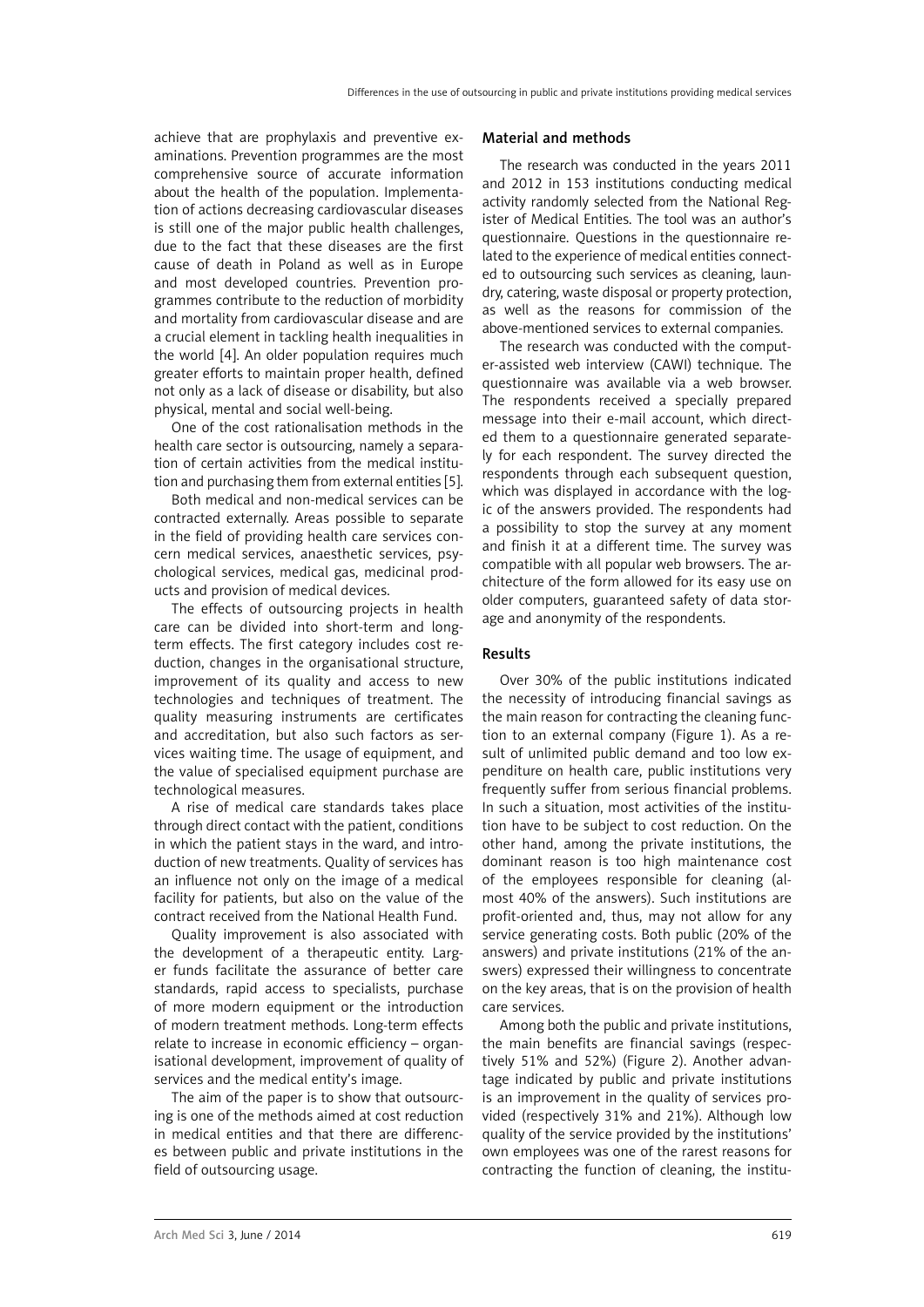

■ Too high maintenance cost of employees responsible for cleaning Low quality of services provided by employees responsible for cleaning

 $\square$  Willingness to concentrate the institution on its key areas  $\blacksquare$  Necessity to introduce financial savings

No funds for new machines used for cleaning

Z Other which?

Figure 1. The cleaning function with regard to the type of medical entity – reasons for separating the function from the structure of the institution

tions noticed an increase in this quality. The least frequently appearing answer was a declaration of no noticeable benefits (about 5% of the answers).

Among both the public and private institutions, the most frequent answer is an opinion that such a solution does not have any disadvantages (respectively 48% and 57% of the answers). The most frequently noticed disadvantage is a decrease in service quality observed by almost 26% of the public institutions and 28% of the private



■ Too high maintenance cost of employees responsible for washing

- Too low quality of services provided by employees responsible for washing
- $\square$  Willingness to concentrate the institution on its key areas
- Necessity to introduce financial savings
- No funds for modernisation of laundry

**Z** Other

Figure 3. The washing function with regard to the type of medical entity – reasons for separating the function from the structure of the institution



**Improvement in sanitary conditions, influencing the work** of other employees

 $\square$  Financial savings

 $\blacksquare$  I cannot see any benefits

Other

Figure 2. The cleaning function with regard to the type of medical entity – benefits obtained by the institution in connection with the separation

ones. The respondents observed worse quality of the services provided by an external company compared to the quality of services provided by their own employees. Moreover, the public institutions noticed delays in provision of the service (almost 4% of the answers), which did not occur among the private institutions.

Over 30% of the public institutions indicated the lack of financial resources for modernisation of the laundry as the most frequent reason for separating the washing function (Figure 3). The reason for such a state may be the above-mentioned financial problems as well as the fact that, in a situation of the lack of financial resources, there are no possibilities for allocating funds to modernisation of the conditions of an activity not included in the key areas of the institution's activity. The second most frequently mentioned reason given by the public institutions for contracting the washing function to an external company is too high maintenance costs of the employees responsible for washing (24% of the answers). On the other hand, among the private institutions, the dominant reason is lack of their own laundry (37% of the answers). In such a situation, the institution does not have any other choice but outsourcing of the washing services. Both public and private institutions indicated the least frequently the low quality of services provided by their own employees responsible for washing as the reason for separating the function from the structure of the institution (respectively 1.5% and 3% of the answers).

Among both the public and private institutions, the main benefits are financial savings (respec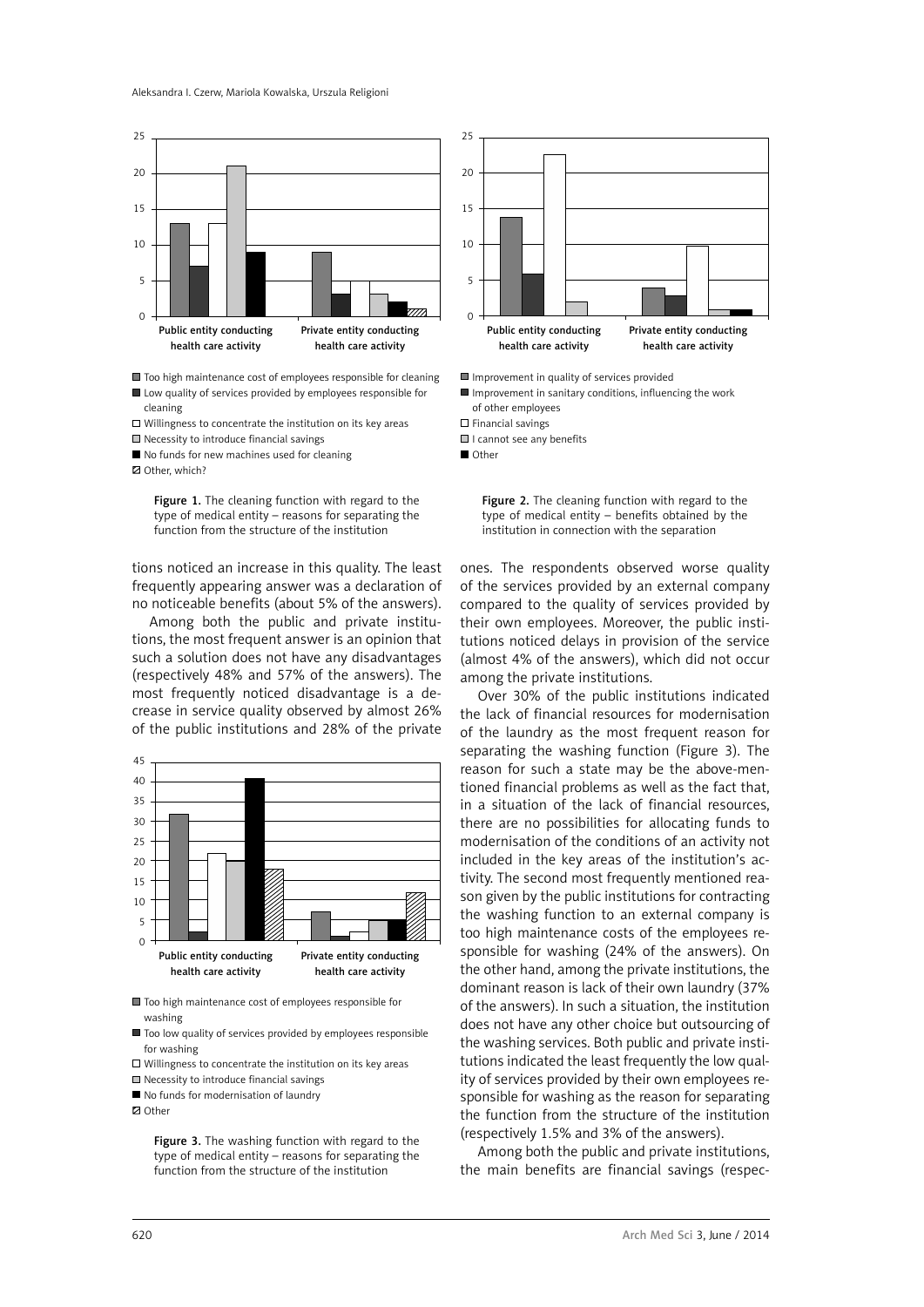tively 53% and 44% of the answers). Another advantage of such a solution is an improvement in the quality of the services provided. It must also be emphasised that, among the public institutions, 15% cannot see any benefits related to separation of the washing function from the structure of the institution. Seven percent of the institutions availed themselves of the possibility to mention their own benefits, indicating saving of the working time and possibility to focus on the key tasks of the institution.

Among both the public and private institutions, the most frequent answer is an opinion that such a solution does not have any disadvantages (respectively 42% and 56% of the answers). The most frequently noticed disadvantage among the public institutions is delay in performance of the services, indicated by almost 22% of the respondents. Such reservations were most frequently reported by the institutions where the number of medical employees was about 100–200 people. Thirteen percent of the institutions availed themselves of the possibility to mention their own disadvantages, indicating missing or damaged bed linen as well as irregularity of the activity. On the other hand, the private institutions indicated not only the delays in the performance of the service, but also higher costs of the service. In this case, deterioration of the quality of the service performed, in contrast to the public institutions, is indicated by only 4% of the respondents.

Almost 27% of the public institutions mention too high cost of maintenance of the kitchen employees as the main reason for contracting the nutrition function to an external company. Another reason is the necessity to introduce financial savings (22% of the answers). Both the first and the second reason are most frequently mentioned by the institutions with a maximum of 300 medical employees. The other institutions more frequently indicate the willingness to concentrate on the key areas (20% of the answers) as well as the lack of financial resources for modernisation of the kitchen (20% of the answers). Both the public and the private institutions mention too low quality of nutrition services as the least important reason. In this case quality is the least important issue, as in the face of a necessity to introduce financial savings, the priority is the cost of the service rather than its quality. On the other hand, the private institutions mentioned the necessity to introduce financial savings and the lack of financial resources for modernisation of the kitchen (31% of the answers each) as the most frequent reasons for separating the nutrition function.

Among both the public and private institutions, the main benefits are financial savings, indicated respectively by 60% of the public institutions and 43% of the private ones (Figure 4). Among the public institutions, important benefits involve improvement in the quality of services performed and, thus, a higher level of employees' and patients' satisfaction with regard to the meals they eat (respectively 14% of the answers each). On the other hand, almost 22% of the private institutions indicated a higher level of employees' and patients' satisfaction with regard to the meals they eat. A similar percentage of the public and private institutions cannot see any benefits relat-



Financial savings

- Higher level of employees' and patients' satisfaction with regard to meals eaten
- $\square$  Improvement in quality of services provided
- $\Box$  Other
- Don't see benefits

Figure 4. The nutrition function with regard to the type of medical entity – benefits obtained by the institution in connection with the separation



- Such a solution has no disadvantages
- Decrease in the level of employees' and patients' satisfaction with meals eaten
- $\square$  Deterioration in quality of services provided
- $\Box$  Other
- Higher cost of service

Figure 5. The nutrition function with regard to the type of medical entity – disadvantages of the separation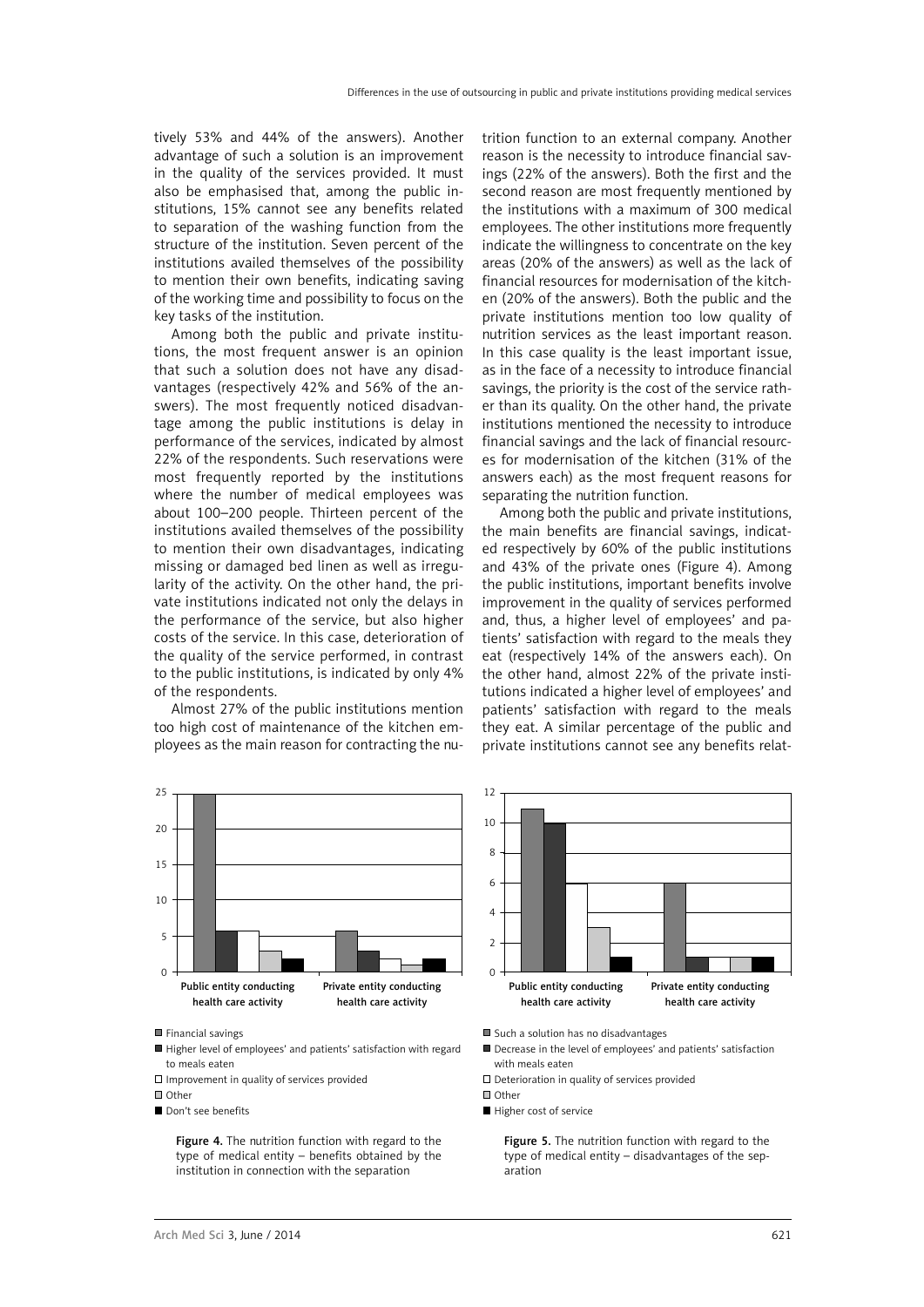

We did not have our own property security employees

- Too high maintenance cost of employees involved in property security
- $\square$  Willingness to concentrate the institution on its key areas  $\blacksquare$  Necessity to introduce financial savings
- Too low quality of services provided by institutions' own security employees
- **Z** Other

Figure 6. The property security function with regard to the type of medical entity – reasons for separating the function from the structure of the institution

ed to separation of the nutrition function from the structure of the entity.

Among both the public and private institutions, the most frequent answer is an opinion that such a solution does not have any disadvantages (respectively 35% and 60% of the answers) (Figure 5). On the other hand, almost 32% of the public institutions indicated a decrease in employees' and patients' satisfaction with regard to the meals they eat, whereas among the private institutions, the percentage of each of the answers is 10%. The pri-





Higher costs of service

 $\square$  Deterioration in quality of services provided

Other

Figure 7. The property security function with regard to the type of medical entity – disadvantages of the separation

vate institutions equally often declare a decrease in the level of employees' and patients' satisfaction with regard to the meals they eat, deterioration of the quality of the services provided and higher costs of the service. In this situation, it is not possible to determine explicitly which of the above-mentioned disadvantages is the most important one. Nevertheless, taking into consideration the fact that the main reason indicated by the private institutions is the necessity to introduce financial savings, higher costs of the service may be considered as the main disadvantage.

Both the public and private institutions indicated the lack of their own security employees as the main reason (respectively 37% and 39% of the answers) (Figure 6). Such an answer was most frequently declared by the institutions where the number of medical employees was about 10–50 people. On the other hand, the institutions which had their own employees declared that too high cost of employee maintenance was the reason for contracting the property security function to an external company. Almost 18% of the respondents also indicate the willingness to concentrate the activity of the institution on the key areas. The least frequently given answer is too low quality of the services provided by their own property security employees, which was indicated by only 7.5% of the institutions. On the other hand, 30% of the private institutions declared that too high cost of employee maintenance was the reason for contracting the property security function to an external company. Too low quality of the service is indicated by almost 5% of the respondents.

Among both the public and private institutions, the main benefit is improvement in the safety conditions (respectively 44% and 40% of the answers). Such an answer was most frequently declared by the institutions where the number of medical employees was about 10–50 people. Almost 34% of the public institutions also indicate financial savings, whereas among the private institutions, the same percentage indicated financial savings as well as improvement in the quality of the services provided (respectively 22% of the answers each). Almost 14% also declare the lack of any benefits from outsourcing of the property security function.

Among both the public and private institutions, the most frequent answer is an opinion that such a solution does not have any disadvantages, indicated by 71% of the public institutions and 73% of the private ones (Figure 7). Fifteen percent of the institutions indicate higher costs of the service. Almost 10% of the public institutions declare deterioration in the quality of the services provided. Two respondents availed themselves of the possibility to mention their own disadvantages,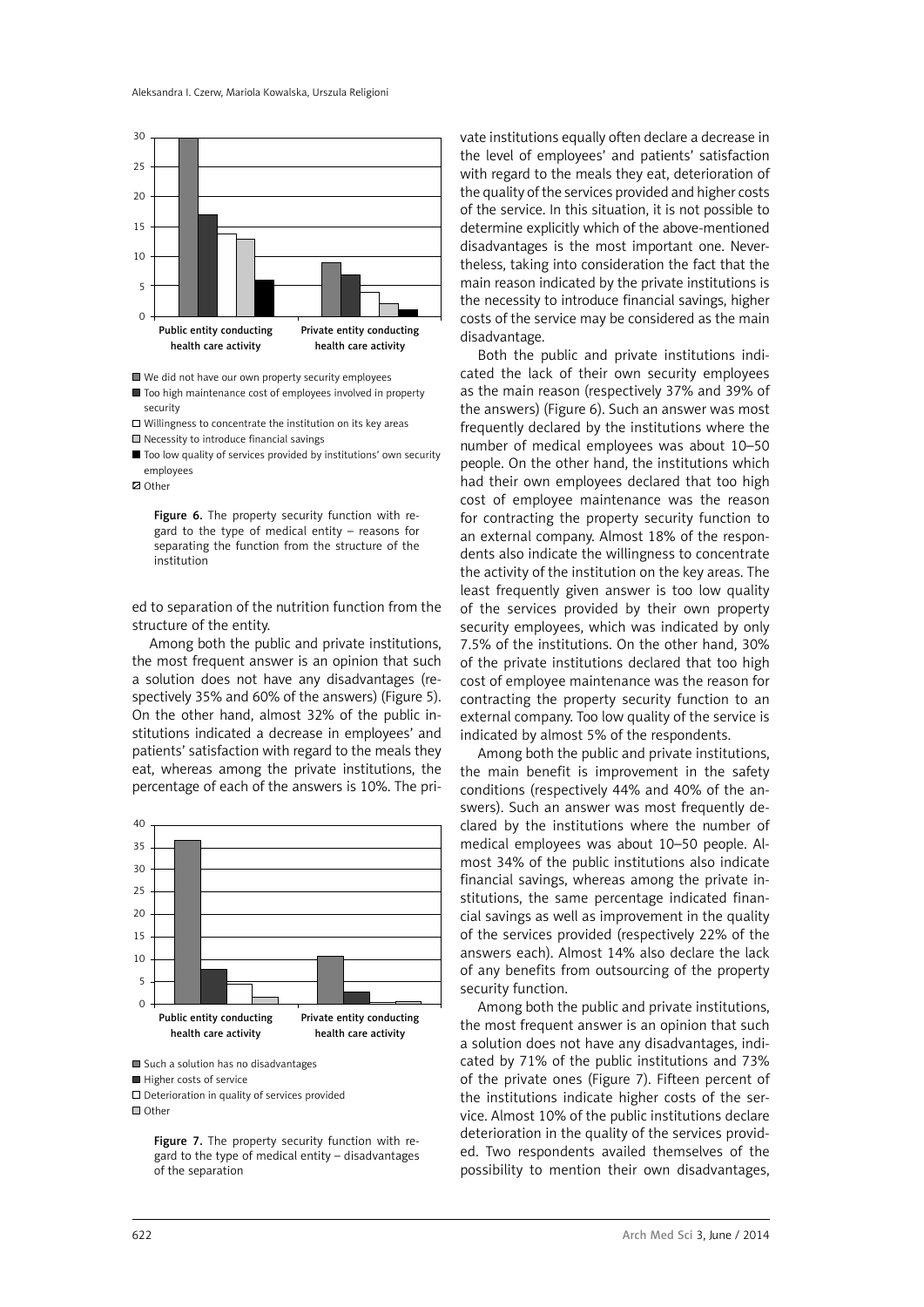declaring the low level of employees' involvement, the lack of identification with the facility as well as the fact that these employees cannot be entrusted with certain activities. On the other hand, the private institutions did not notice any deterioration in the quality of the services provided. 20% of the respondents indicated higher costs of the service.

Both the public and private institutions indicated the lack of their own activity related to waste disposal as the main reason (respectively 76% and 66% of the answers). Such an answer was most frequently declared by the institutions where the number of medical employees is within the range of 11–50 people. Among the private institutions, another reason is the lack of funds for modernisation of the material resources within the scope of waste disposal, which was indicated by almost 9% of the respondents. Such an answer was most frequently declared by larger institutions where the number of medical employees is within the range of 100–200 people. Among the private institutions, 10% of the respondents availed themselves of the possibility to indicate their own observations. The respondents declared the lack of formal and technical possibilities as well as the statutory requirements. The private institutions did not indicate too low quality of the services provided by their own employees within the scope of waste disposal as the reason for separation.

Among the public institutions, the main benefit is an improvement in the quality of the waste disposal services provided, indicated by almost 30% of the respondents (Figure 8). Twenty-five percent of the public institutions also indicate financial savings. Over 20% of the institutions did not notice any benefits related to outsourcing of the waste disposal function. Nine respondents availed themselves of the possibility to mention their own observations, declaring protection from medical contamination and the possibility to focus on the basic activity. On the other hand, the highest percentage of the private institutions indicate improvement in the quality of the waste disposal services provided (30%). The same percentage cannot see any benefits from such a solution. Four respondents availed themselves of the possibility to mention their own observations, indicating acting in accordance with the legal regulations as well as savings with regard to the construction of their own utilisation plant and price negotiations allowing for generation of significant benefits. The same percentage of the private institutions indicated financial savings as well as access to knowledge and technologies of the highest quality within the scope of waste disposal (16% each).

Among both the public and private institutions, the most frequent answer is an opinion that such



 $\blacksquare$  Improved quality of waste disposal services provided

Financial savings

 $\Box$  I cannot see any benefits

 $\Box$  Access to knowledge and technologies of the highest quality within the above-mentioned scope

#### $\blacksquare$  Other



a solution does not have any disadvantages, indicated by 81% of the public institutions and 80% of the private ones. Only 15% of the public institutions declare higher costs of the service. Four respondents availed themselves of the possibility to mention their own observations, indicating the lack of direct control with regard to waste handling and the statutory requirements. On the other hand, 25% of the private institutions indicate higher costs of the service.

Among the public institutions, 70% exercise control over external companies (Figure 9). Almost 20% do not exercise such control. On the other hand, about 10% of the institutions do not have any information on whether control is exercised. As regards the private institutions, almost



#### ■ No

 $\Pi$  I don't know

Figure 9. Monitoring of external companies and the type of medical entity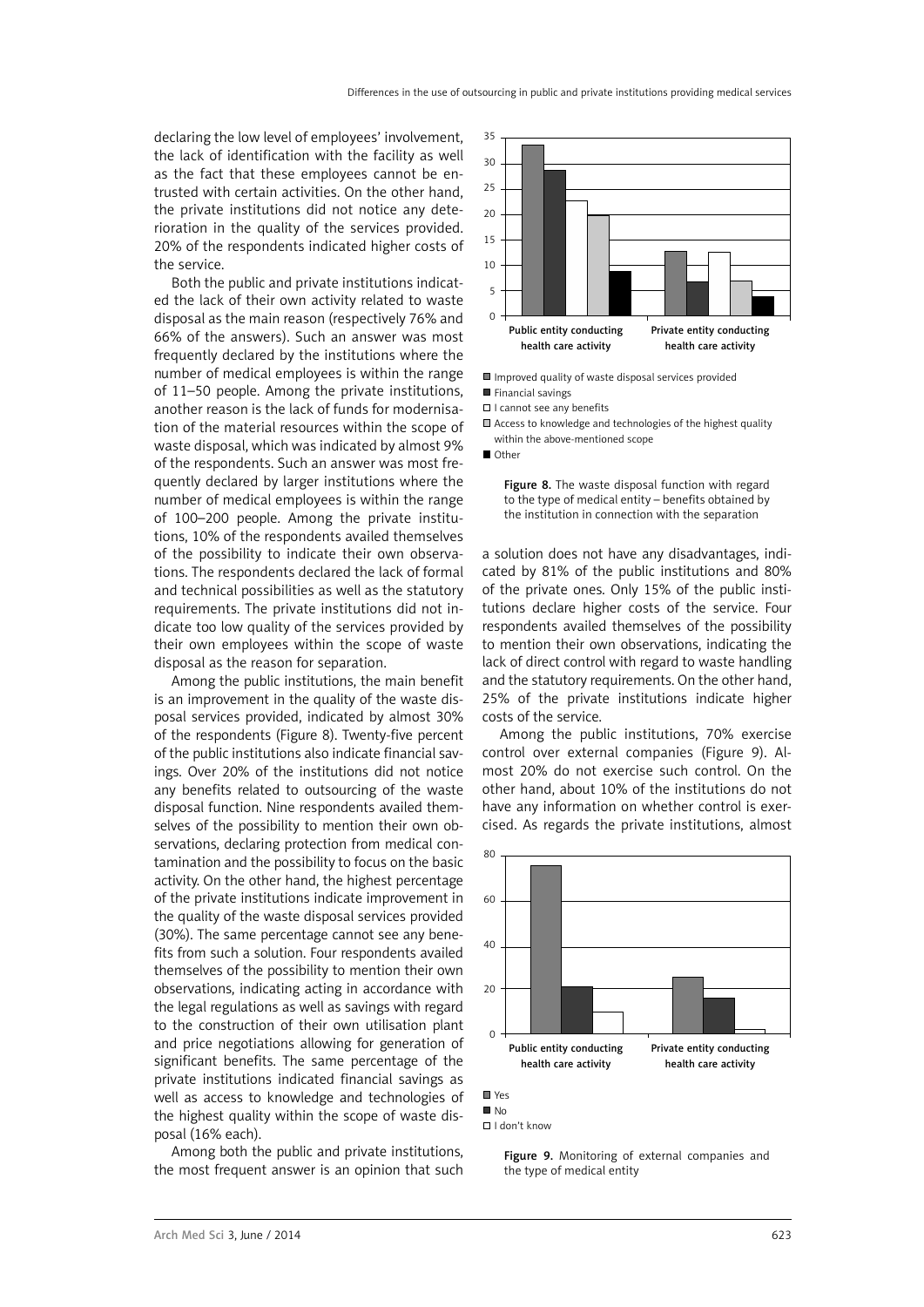

Informal internal control

Formalised evaluation based on service specificity  $\Pi$  I don't know

Figure 10. Type of monitoring of external companies and the type of medical entity

60% of them exercise control. Thirty-six percent of the institutions do not exercise any control of external companies, while almost 5% do not have any information on whether control is exercised.

Almost 50% of the private institutions declare formalised evaluation based on the service specificity (Figure 10). Informal internal control is indicated by over 30% of the respondents, while almost 20% do not have any information on how control is exercised. On the other hand, the private institutions mostly (65%) exercise informal internal control. Only 15% of the private institutions conduct formalised evaluation based on the service specificity. Twenty percent of the institutions do not have any information on how control is exercised.

## Discussion

Both public and private institutions having experience with cleaning, washing, nutrition, waste disposal and security outsourcing indicate the financial aspects as the main reason for outsourcing. The necessity to introduce financial savings is one of the most frequently declared reasons for contracting the above-mentioned services to external companies.

A large majority of the public and private institutions have their own employees responsible for cleaning. Outsourcing of these services is still not very common. Nevertheless, the public entities which decided to contract the cleaning function to an external company had previously noticed too high maintenance costs of their own employees responsible for cleaning. In a situation of limited financial resources, the institutions are trying to look for savings within the scope of auxiliary functions. Although medical entities mostly express satisfaction with the quality of the services provided by their own employees, they are forced to separate the auxiliary functions from their structure as they expect that outsourcing will allow them to make financial savings. The institutions under research very rarely indicate any disadvantages of separating the cleaning functions as a part of outsourcing and the main benefit gained by the public and private institutions is financial savings.

Another area subject to the analysis is the washing function. The vast majority of the medical institutions use the services of an external company within this scope. The public institutions very often do not have any financial resources to invest in modernisation of the laundry. On the other hand, the private institutions do not usually have any laundries. The private institutions are often small facilities, so ownership of a laundry is not profitable due to a small amount of washing. In such a situation, outsourcing of the washing service becomes a necessity. The private institutions notice many benefits within the analysed area, such as time saving and the above-mentioned financial savings. The institutions without their own laundries do not have any possibility to compare the services provided by an external company and those provided by their own employees. On the other hand, the public institutions usually have such a possibility. Making such a comparison, the public institutions indicate many disadvantages of outsourcing in the area of the washing function, such as missing bed linen, irregularity of services or delays in delivery of washing. Nevertheless, the benefits, which are mainly financial savings, exceed the indicated inconveniences.

Outsourcing of the nutrition function is still very rarely used among medical institutions. Health care entities usually have their own kitchen staff. Although the maintenance costs of their own employees is very high, the institutions are not willing to rent the kitchen to external companies. As regards outsourcing of the nutrition services, the institutions most frequently choose the purchase of ready-made meals provided by catering companies. In such a situation, the kitchen is excluded from use. The public institutions usually notice financial savings using this type of solution. Apart from the above-mentioned savings, many entities also gain improvement in the quality of the services provided and simultaneously higher level of patient and personnel satisfaction from the quality of meals. The benefit is of great significance as the level of medical personnel's satisfaction is reflected in the quality of their work. Also, for patients who often require a special diet, outsourcing of the nutrition function is an important benefit.

Another auxiliary function that was subject to analysis is property security. Most public insti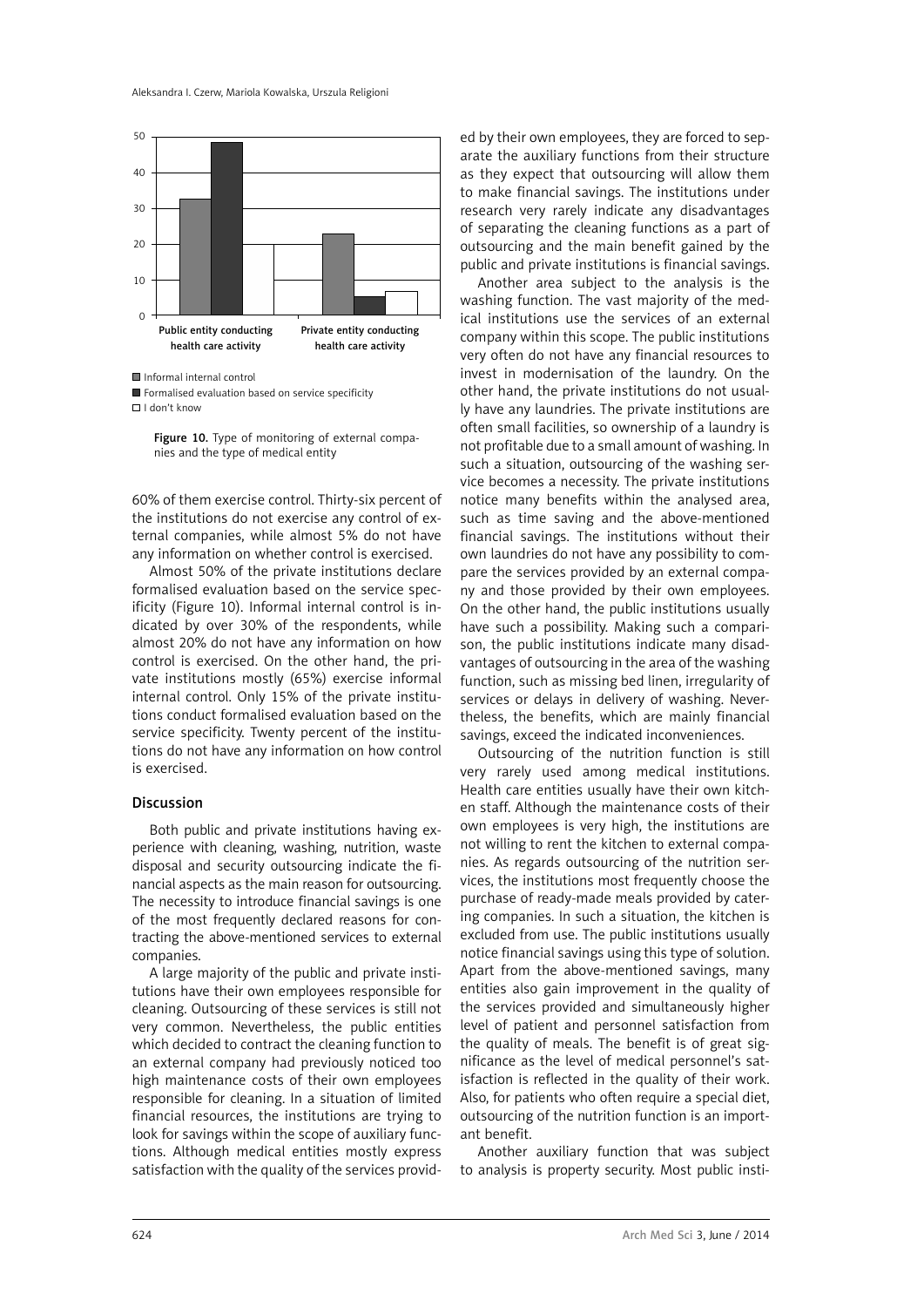tutions contract the property security services to external companies. As regards the private institutions, the situation is the opposite. The main reason for separating the property security function is the lack of own employees. However, in the situation when the institutions have their own employees, they incur too high costs of their maintenance. In such an event, the institutions are forced again to look for an alternative solution which will reduce the cost of the service. Outsourcing of the property security function is the only one of the analysed services that does not bring financial savings as the main benefit. Nevertheless, this benefit is frequently noticed by the institutions. The most frequently obtained benefit is, in this case, an improvement in the safety conditions. A very small percentage of the health care entities notice disadvantages connected with this solution.

The research also involved the analysis of the waste disposal function. Very often, small institutions do not have their own activity connected with waste disposal. In such a situation, the only solution is outsourcing of these services. The private institutions also indicate the lack of technical possibilities as well as the statutory requirements. On the other hand, the public institutions do not have any funds for modernisation of the material resources within the scope of waste disposal. Outsourcing of the waste disposal function is connected not only with financial savings, but also with an improvement in the quality of the services provided. The institutions also notice positive aspects connected with protection from biological contamination. The only indicated disadvantage is the lack of direct control which the institutions could exercise having their own activity within this scope.

Over 70% of respondents are public entities, which represent the majority of Polish health care institutions. Taking them into account as a greater part of the research definitely gave a more objective view of outsourcing in institutions providing medical services. Public institutions control the quality and methods of services provided by external entities more often than the private ones. It is usually formalised evaluation based on the service specificity, whereas the private entities more often exercise informal internal control. Nearly 90% of public institutions declare satisfaction with the services provided by external companies. The other entities are partly satisfied or not satisfied at all. They only gained benefits with regard to some functions or did not gain any benefits at all. The situation may be connected with the choice of the outsourcing partner, the control of the service performance or too weak professional qualifications. As regards the private institutions, nearly 90% of them declare satisfaction with the

services provided by external companies. None of the institutions indicated that it was dissatisfied with the manner or the quality of the services provided by the outsourcing partner.

World research corroborates these results. It shows that cost reductions are significant, at 10– 15% in acquisition costs, and about 40% in transaction related costs [6]. Other research shows that outsourcing of some functions not directly connected with patient care can bring savings at the level of 20% or more. In general, it is estimated that health care organisations can save an average of about 23% on outsourcing contracts, but in some cases, it can reach even 45% [7].

In conclusion, the analysis indicates an improvement in the financial effectiveness due to outsourcing among the surveyed institutions. The most common functions separated by medical entities are washing, nutrition and waste disposal. However, outsourcing, like every method applied by medical entities, also has drawbacks. Therefore, before the introduction of outsourcing, detailed cost analysis of this activity should be carried out by hospital managers.

### References

- 1. Schaller B. Scientific work and problem solving in health care management: a way for the practitioner? Arch Med Sci 2012; 8: 817.
- 2. Lewandowska H. Outsourcing model of management in entities of the hjealth care sector. Wydawnictwo Difin, Warsaw 2010; 200-9.
- 3. Schaller B, Sandu N. Clinical medicine, public health and ecological health: a new basis for education and prevention? Arch Med Sci 2011; 7: 541.
- 4. Bryła M, Maciak A, Marcinkowski JT, Maniecka-Bryła I. Prophylactic programmes in cardiovascular systems disorders as an example of levelling health status inequalities. Problemy Higieny i Epidemiologii 2009; 90: 6-17.
- 5. Kaustch M. Management in healh care. New challenges. Oficyna a Wolters Kluwer Business, Warsaw 2010; 299.
- 6. Guimarães CM, Carvalho JC. Outsourcing in health care sector – a state of the art review. The 8th International Conference on Logistics and SCM Research, Bordeaux, 29.09-1.10.2010; 6.
- 7. Gross G, Analyst: Outsourcing can save costs in health care. Available at: http://www.infoworld.com/t/business/ analyst-outsourcing-can-save-costs-in-health-care-886 (22.10.2012).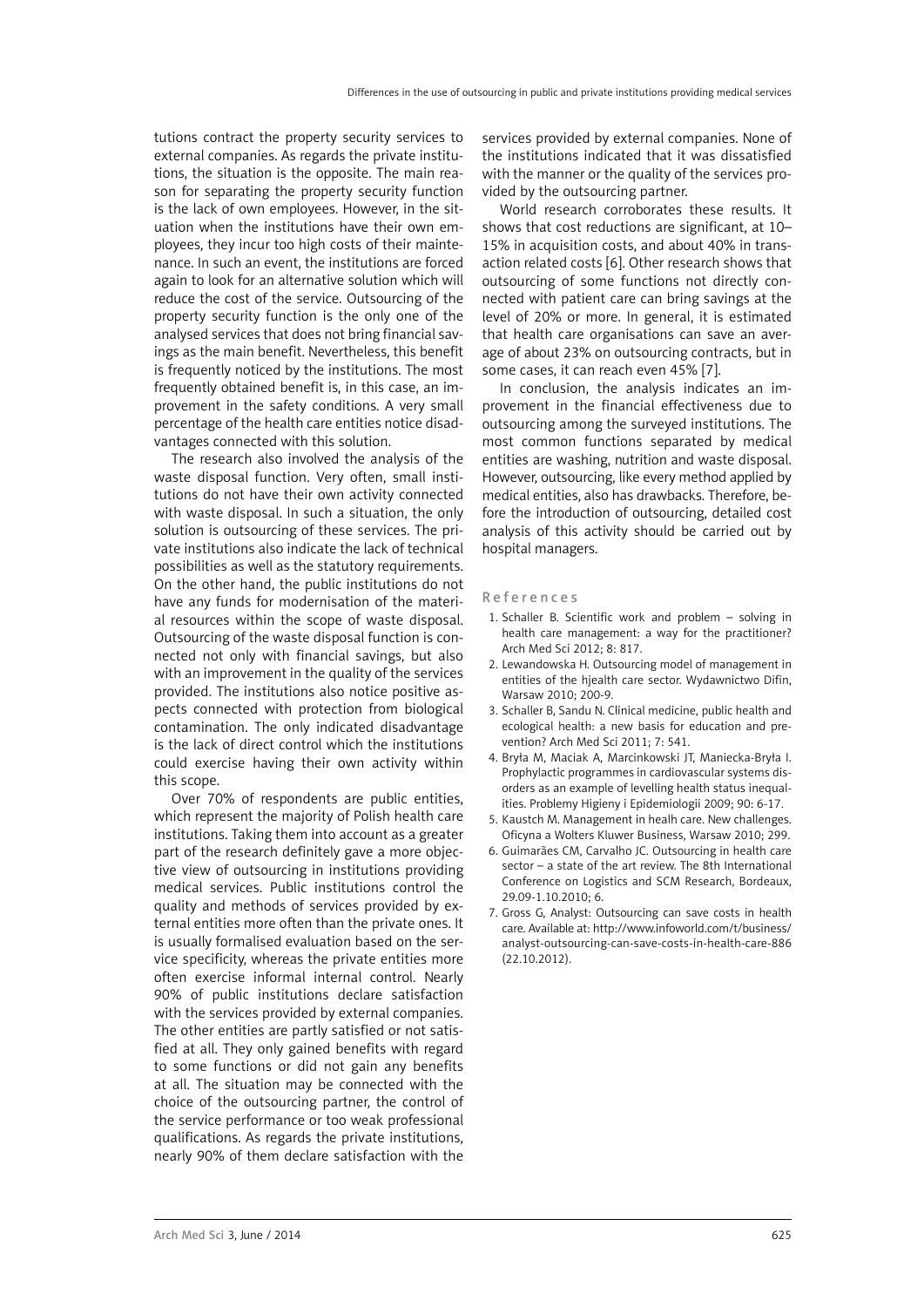Appendix 1.

## **Questionnaire**

Department of Public Health of the Medical University of Warsaw is currently conducting a survey entitled Outsourcing as a method of cost rationalisation in public and non-public medical institutions as part of own research. For the needs of the survey, a questionnaire was prepared concerning the use of outsourcing by healthcare entities in Poland. It will only take you a few minutes to fill in the questionnaire. The questionnaire is anonymous, and the obtained information will only be used for scientific purposes. Thank you.

- 1. Are cleaning services in your institution provided by an external company?
- $\Box$  yes
- $\Box$  no (if no, please proceed to question number 2)
- 1.1. What was the reason for outsourcing the cleaning function to an external company? (you can select more than 1 answer)
- $\Box$  excessively high cost of maintaining employees responsible for cleaning
- $\Box$  low quality of services provided by the employees responsible for cleaning
- $\Box$  willingness to focus the institution's activities on core areas
- $\Box$  necessity to implement savings
- $\Box$  lack of funds needed to ensure modern methods and machines for cleaning
- other, what?...........................………………………………………………………………..

1.2. How long has the cleaning function been performed by an external company?

- $\Box$  0 12 months
- $\Box$  1 2 years
- $\Box$  2 5 years
- $\Box$  5 years and longer
- 1.3. What benefits has the institution achieved thanks to commissioning the cleaning function to an external company? (you can select more than 1 answer)
- $\Box$  improvement in quality of services
- $\Box$  improvement in sanitary conditions having impact on the work of other employees
- $\Box$  financial savings
- $\Box$  I don't see any benefits
- other, what?......................………………………………………………………………………………………………………………………………
- 1.4. What drawbacks have you noticed in connection with commissioning the cleaning function to an external company? (you can select more than 1 answer)
- $\Box$  decrease in quality of services
- $\Box$  delays in service performance
- $\Box$  higher costs of the service
- $\Box$  there are no disadvantages
- other, what?......................………………………………………………………………………………………………………………………………

2. Are laundry services in your institution provided by an external company?

 $\square$  ves

- $\Box$  no (if no, please proceed to question number 3)
- 2.1. What was the reason for outsourcing the laundry function to an external company? (you can select more than 1 answer)
- $\Box$  excessively high cost of maintaining employees responsible for laundry
- $\Box$  low quality of services provided by the employees responsible for laundry
- $\Box$  willingness to focus the institution's activities on core areas
- $\Box$  necessity to implement savings
- $\Box$  lack of funds for modernization of the laundry facilities

## other, what?......................………………………………………………………………………………………………………………………………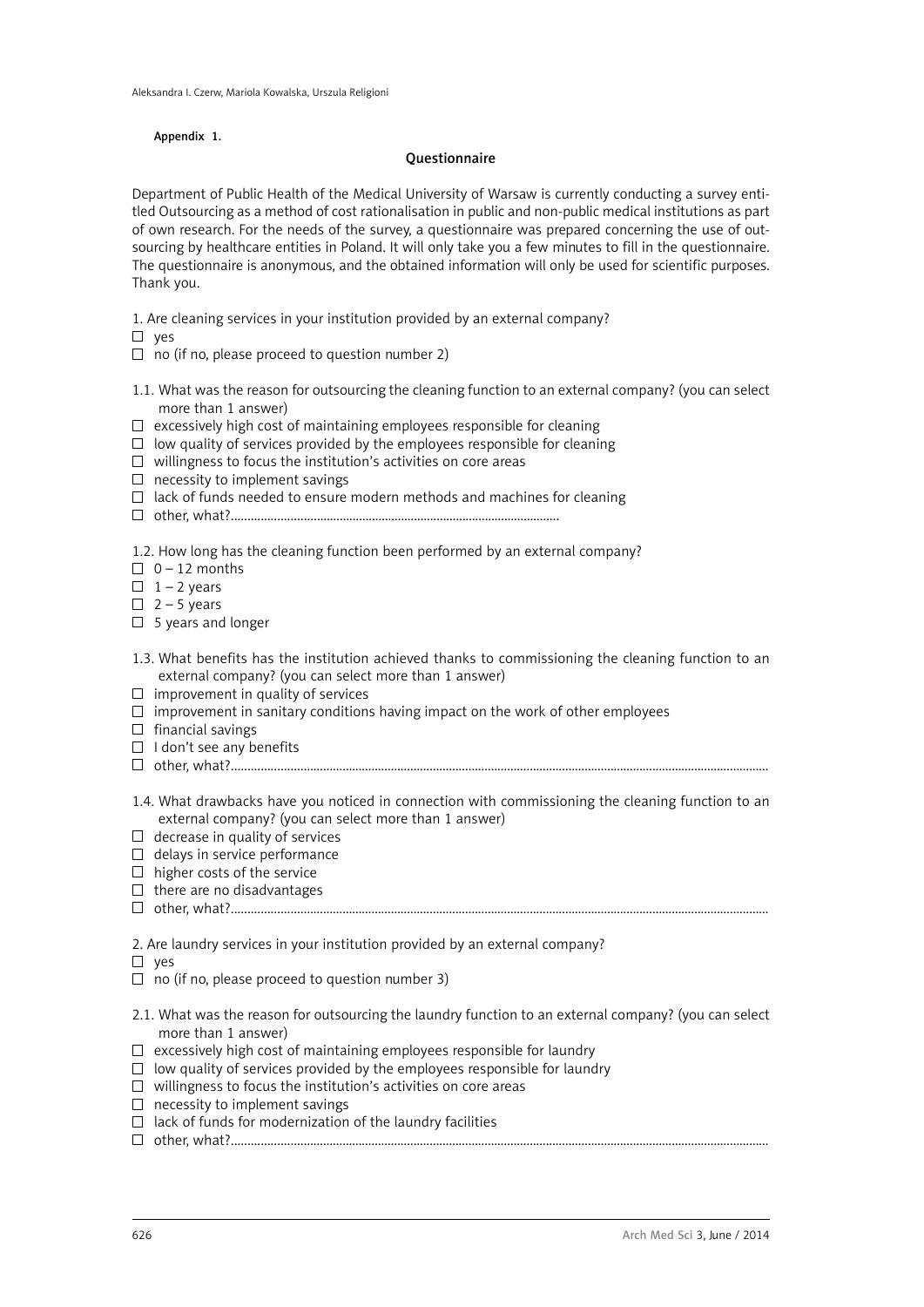2.2. How long have the laundry services been performed by an external company?

- $\Box$  0 12 months
- $\Box$  1 2 years
- $\Box$  2 5 years
- $\Box$  5 years and longer
- 2.3. What benefits has the institution achieved owing to commissioning the laundry function to an external company? (you can select more than 1 answer)
- $\Box$  improvement in quality of services
- $\Box$  financial savings
- $\Box$  I don't see any benefits
- other, what?......................………………………………………………………………………………………………………………………………
- 2.4. What drawbacks have you noticed in connection with commissioning the laundry function to an external company? (you can select more than 1 answer)
- $\Box$  decrease in quality of services
- $\Box$  delays in service performance
- $\Box$  higher costs of the service
- $\Box$  there are no disadvantages
- other, what?......................………………………………………………………………………………………………………………………………

3. Are catering services in you institution performed by an external company?

- $\Box$  yes
- $\Box$  no (if no, please proceed to question number 4)
- 3.1. What form do catering services take in your institution?
- $\Box$  renting out the kitchen to an external company and buying the meals prepared by that company
- $\Box$  buying meals delivered by a catering company (we do not have a kitchen or the kitchen is not used)
- 3.2. What was the reason for outsourcing the catering function to an external company? (you can select more than 1 answer)
- $\Box$  excessively high cost of maintaining kitchen employees
- $\Box$  low quality of catering services provided by the institution's employees
- $\Box$  willingness to focus the institution's activities on core areas
- $\Box$  necessity to implement savings
- $\Box$  lack of funds to modernize the kitchen
- other, what?......................………………………………………………………………………………………………………………………………

3.3. How long has the institution been using external catering services?

- $\Box$  0 12 months
- $\Box$  1 2 years
- $\Box$  2 5 years
- $\Box$  5 years and longer
- 3.4. What benefits has the institution achieved owing to commissioning the catering function to an external company? (you can select more than 1 answer)
- $\Box$  improvement in quality of services
- $\Box$  financial savings
- $\Box$  higher level of employee and patient satisfaction connected with the served meals
- $\Box$  I don't see any benefits
- other, what?......................………………………………………………………………………………………………………………………………
- 3.5. What drawbacks have you noticed in connection with commissioning the catering function to an external company? (you can select more than 1 answer)
- $\Box$  decrease in quality of services
- $\Box$  lower level of employee and patient satisfaction connected with the served meals
- $\Box$  higher costs of the service
- $\Box$  there are no disadvantages
- other, what?......................………………………………………………………………………………………………………………………………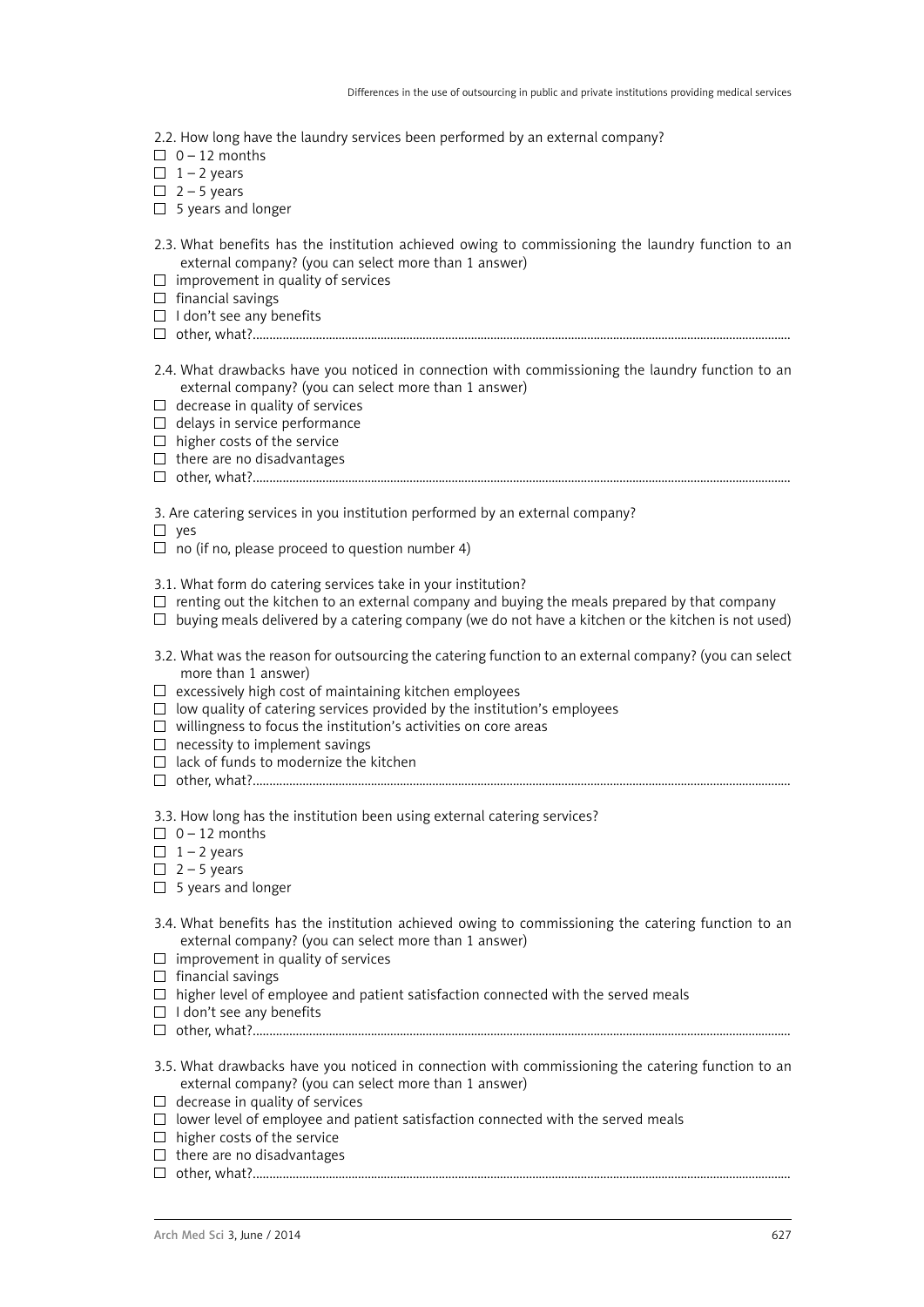- 4. Are security services in you institution performed by and external company?
- $\square$  yes
- $\Box$  no (if no, please proceed to question number 5)
- 4.1. What was the reason for outsourcing the security function to an external company? (you can select more than 1 answer)
- $\Box$  excessively high cost of maintain security employees
- $\Box$  low quality of security services performed by own security employees
- $\square$  willingness to focus the institution's activities on core areas
- $\Box$  necessity to implement savings
- $\square$  we have never employed own security employees
- other, what?......................………………………………………………………………………………………………………………………………

4.2. How long has the security function been performed by an external company?

- $\Box$  0 12 months
- $\Box$  1 2 years
- $\Box$  2 5 years
- $\Box$  5 years and longer
- 4.3. What benefits has the institution achieved owing to commissioning the security function to an external company? (you can select more than 1 answer)
- $\Box$  improvement in safety conditions
- $\Box$  improvement in quality of services
- $\Box$  financial savings
- $\Box$  I don't see any benefits
- other, what?......................………………………………………………………………………………………………………………………………
- 4.4. What drawbacks have you noticed in connection with commissioning the security function to an external company? (you can select more than 1 answer)
- $\Box$  decrease in quality of services
- $\Box$  higher costs of the service
- $\Box$  there are no disadvantages
- other, what?......................………………………………………………………………………………………………………………………………
- 5. Are waste disposal functions in your institution performed by an external company?
- $\square$  ves
- $\Box$  no (if no, please proceed to question number 6)
- 5.1. What was the reason for outsourcing the waste disposal function to an external company? (you can select more than 1 answer)
- $\Box$  lack of funds for modernization of waste disposal facilities and equipment
- $\Box$  obtaining access to the most advanced knowledge on modern methods of waste disposal
- $\Box$  low quality of waste disposal services performed by employees (failing to meet the requirements in the above area)
- $\Box$  necessity to implement savings
- $\Box$  we have never performed own waste disposal activities
- other, what?......................………………………………………………………………………………………………………………………………

5.2. How long has the waste disposal function been performed by an external company?

- $\Box$  0 12 months
- $\Box$  1 2 years
- $\Box$  2 5 years
- $\Box$  5 years and longer
- 5.3. What benefits has the institution achieved in connection with commissioning the waste disposal function to an external company? (you can select more than 1 answer)
- $\Box$  improvement in quality of waste disposal services
- $\Box$  financial savings